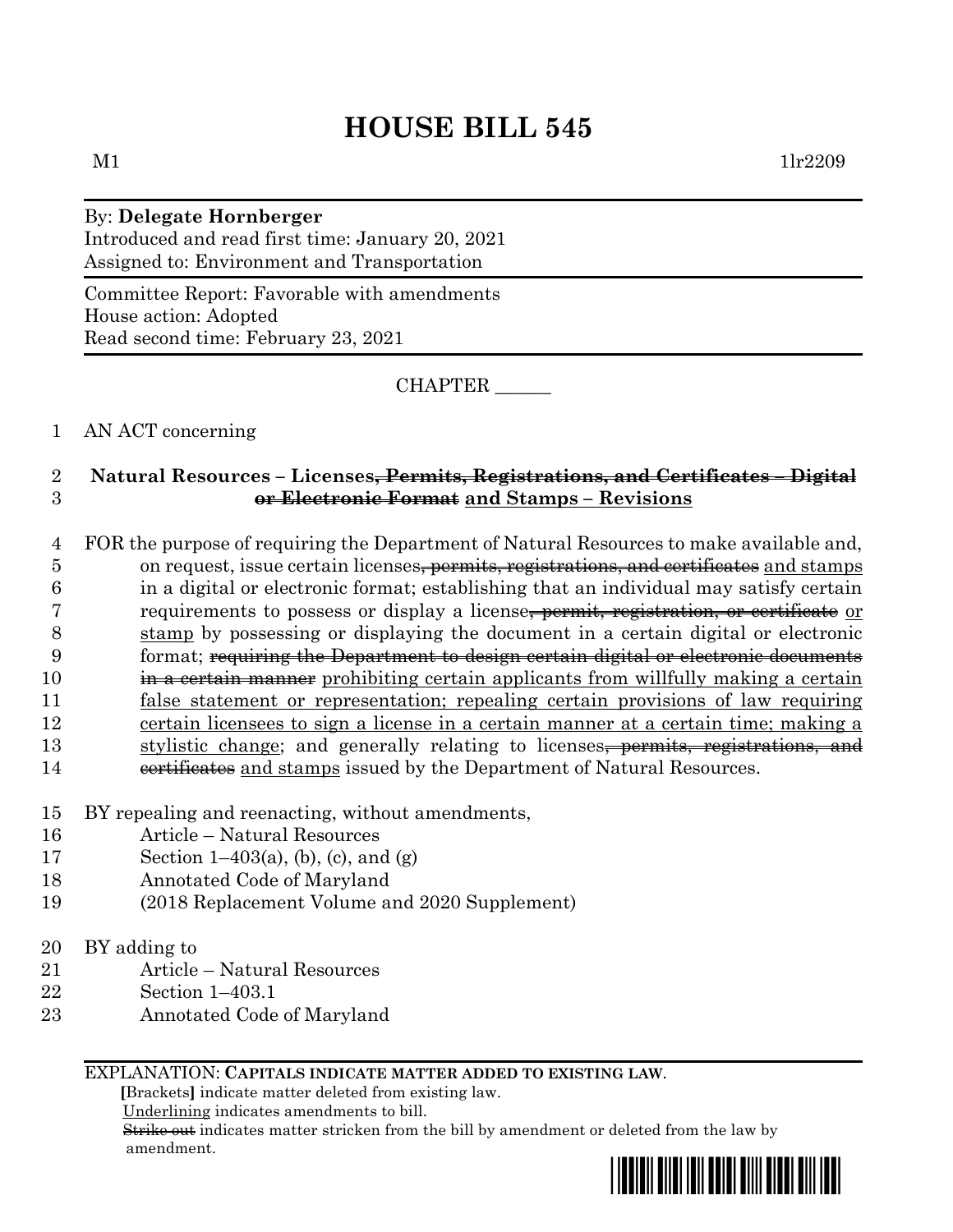| $\sqrt{2}$<br><b>HOUSE BILL 545</b> |                                                                                                                                                                                                                                                          |                                                                                  |
|-------------------------------------|----------------------------------------------------------------------------------------------------------------------------------------------------------------------------------------------------------------------------------------------------------|----------------------------------------------------------------------------------|
| $\mathbf{1}$                        | (2018 Replacement Volume and 2020 Supplement)                                                                                                                                                                                                            |                                                                                  |
| $\overline{2}$<br>3<br>4<br>5<br>6  | BY repealing and reenacting, with amendments,<br><b>Article - Natural Resources</b><br>Section $4-604(e)$ and (h) and $4-745(a)(6)$<br>Annotated Code of Maryland<br>(2018 Replacement Volume and 2020 Supplement)                                       |                                                                                  |
| 7<br>$8\,$<br>9<br>10<br>11         | <u>BY repealing and reenacting, with amendments,</u><br><b>Article – Natural Resources</b><br>Section $10-301(j)$<br><b>Annotated Code of Maryland</b><br>(2012 Replacement Volume and 2020 Supplement)                                                  |                                                                                  |
| 12<br>13                            | SECTION 1. BE IT ENACTED BY THE GENERAL ASSEMBLY OF MARYLAND,<br>That the Laws of Maryland read as follows:                                                                                                                                              |                                                                                  |
| 14                                  | <b>Article - Natural Resources</b>                                                                                                                                                                                                                       |                                                                                  |
| 15                                  | $1 - 403.$                                                                                                                                                                                                                                               |                                                                                  |
| 16<br>17<br>18                      | Notwithstanding any other provision of this article, the Department may<br>(a)<br>develop and implement an electronic system for the sale and issuance of licenses, permits,<br>and registrations and the recording and releasing of security interests. |                                                                                  |
| 19                                  | (b)                                                                                                                                                                                                                                                      | The electronic system may include provisions for:                                |
| 20                                  |                                                                                                                                                                                                                                                          | (1)<br>Recording titling and registration data;                                  |
| 21<br>22                            | filing; and                                                                                                                                                                                                                                              | (2)<br>Recording and releasing liens without the issuance of a security interest |
| 23<br>24                            | or registration.                                                                                                                                                                                                                                         | (3)<br>Recording information relating to an application for a license, permit,   |
| 25<br>26<br>27                      | The Department shall develop the electronic system consistent with the<br>$\left( \mathrm{c} \right)$<br>statewide information technology master plan developed under Title 3A, Subtitle 3 of the<br>State Finance and Procurement Article.              |                                                                                  |
| 28                                  | (g)                                                                                                                                                                                                                                                      | The Department may adopt regulations to:                                         |
| 29                                  |                                                                                                                                                                                                                                                          | Implement the electronic system authorized under this section; and<br>(1)        |
| 30<br>31                            | (2)<br>Determine the appropriate fee levels that may be charged by a vendor<br>and by the Department for the electronic transmission service.                                                                                                            |                                                                                  |
| 32                                  | $1 - 403.1.$                                                                                                                                                                                                                                             |                                                                                  |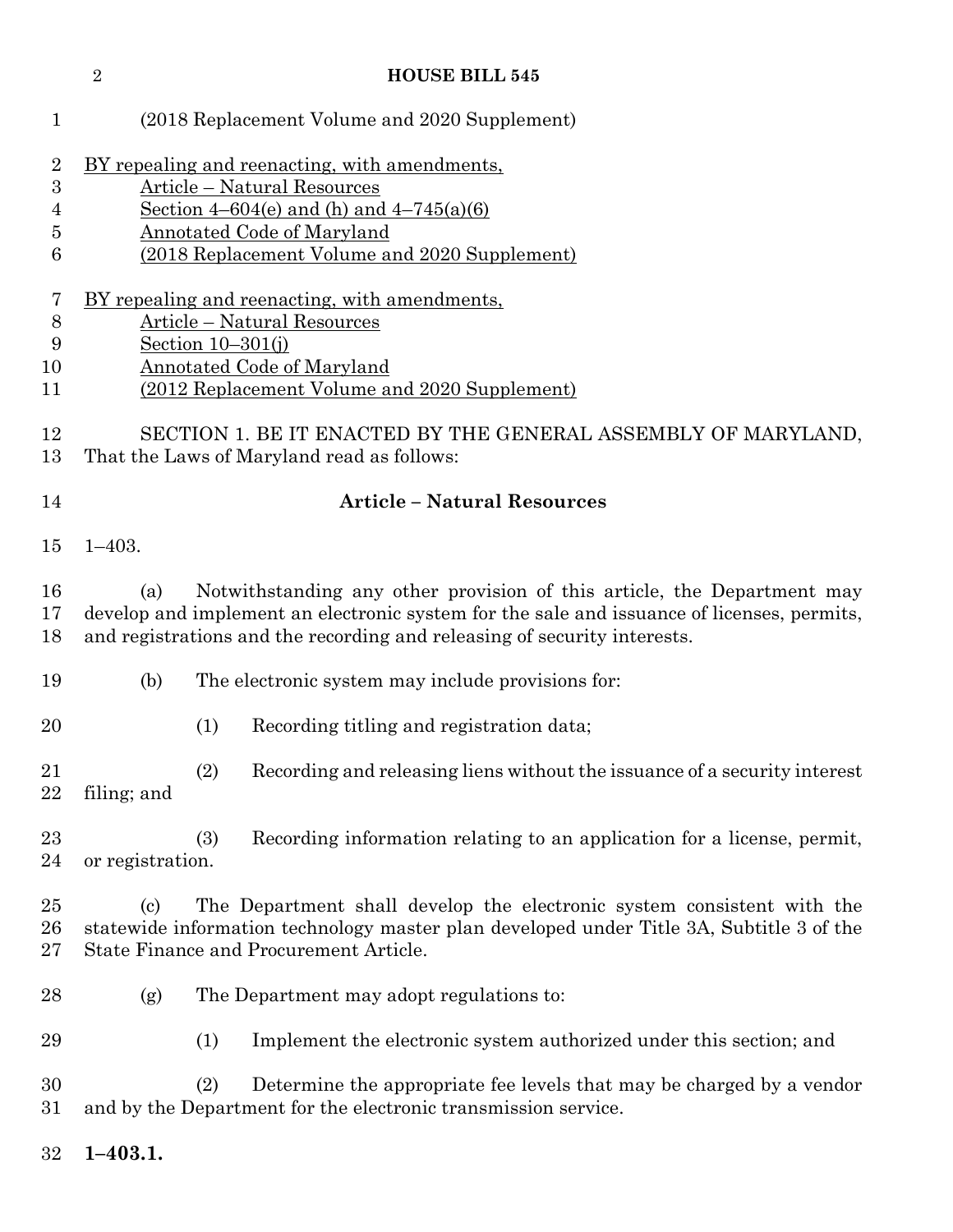**(A) THE DEPARTMENT SHALL MAKE AVAILABLE AND, ON REQUEST, ISSUE ANY LICENSE, PERMIT, REGISTRATION, OR CERTIFICATE LICENSE OR STAMP AUTHORIZED UNDER §§ 4–604, 4–614, 4–745, OR 10–301(G) OF THIS ARTICLE IN A DIGITAL OR ELECTRONIC FORMAT.**

 **(B) (1) AN INDIVIDUAL MAY SATISFY ANY REQUIREMENT UNDER THIS ARTICLE TO POSSESS OR DISPLAY A LICENSE, PERMIT, REGISTRATION, OR CERTIFICATE LICENSE OR STAMP ISSUED UNDER §§ 4–604, 4–614, 4–745, OR 10–301(G) OF THIS ARTICLE BY POSSESSING OR DISPLAYING THE DOCUMENT IN A DIGITAL OR ELECTRONIC FORMAT AS PROVIDED BY THE DEPARTMENT.** 

 **(2) THE DEPARTMENT SHALL DESIGN THE DIGITAL OR ELECTRONIC DOCUMENTS AUTHORIZED UNDER THIS SECTION IN A MANNER THAT ALLOWS THE DOCUMENT HOLDER TO MAINTAIN PHYSICAL POSSESSION OF THE DEVICE ON WHICH THE DOCUMENT IS ACCESSED DURING VERIFICATION.**

4–604.

 (e) (1) An applicant for a license issued under this section **[**shall**]: (I) SHALL** provide all the information requested by the Department**; AND**

## **(II) MAY NOT WILLFULLY MAKE A FALSE STATEMENT OR REPRESENTATION TO THE DEPARTMENT ON THE APPLICATION**.

 (2) The Department shall require an applicant for a license under this section to provide the last four digits of the applicant's Social Security number, if the applicant has a Social Security number.

 (h) (1) Every angler's license shall be valid for 1 year following the date of issuance.

## (2) **[**The licensee shall electronically or physically sign the license at the time of purchase.

- (3)**]** The license may not be transferred to another person, nor used or presented by any person other than the person to whom it was issued.
- 4–745.
- (a) (6) An applicant for a license issued under this section **[**shall**]:**